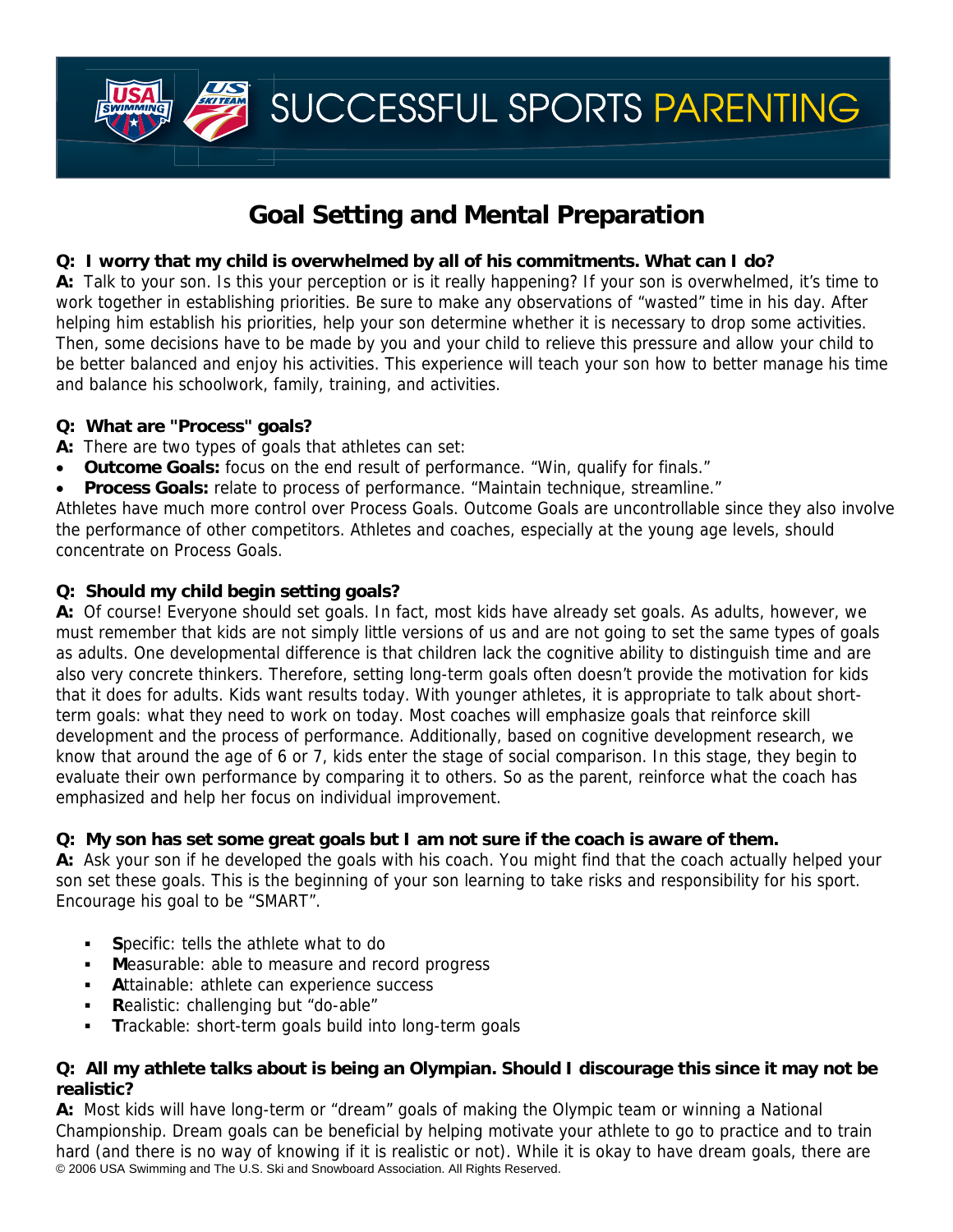

several problems with athletes **only** having dream goals. These problems include not knowing if they are making progress towards their goal, not experiencing little "successes" along the way, and losing motivation when the goal seems so distant. To combat this, it is important to also talk to your child about setting shortterm or even daily goals. Ask him what he is working on in practice this week (just as you ask him what is going on in school), get him to identify skills he needs to improve on, and follow up with him to help him recognize successes along the way. Be sure to ask your son to speak to his coach if he needs help seeking some practice or short-term goals.

#### **Q**: **I know the mental aspect of sports is important. Should my child be using mental skills, or is she too young?**

**A:** If we equate mental skills with physical skills, as we should, this question becomes easier to answer. Just as there are certain physical skills that a young athlete is not physically, developmentally, or cognitively ready for, there are also mental skills he is not ready to learn. But, on the flip side, there are basic mental skills young athletes can be taught at this level. It is great to begin laying a foundation of mental skills (just as it is great to introduce basic physical skills at a young age). Some basic skills that can be introduced include setting goals, imagery, concentration, and relaxation. We often tell athletes to "concentrate" or "relax," but fail to teach athletes what it means or what they need to do to concentrate or relax. These are skills that coaches can work on with young athletes

#### **Q**: **My child gets so nervous before a competition. Is this natural? What can I do to help her to reduce this competitive pressure/stress?**

**A:** To a degree, nervousness is part of the competitive experience and can be used as an opportunity to teach the young athlete specific strategies or skills to help her manage this arousal or nervousness. A simple skill that young athletes can learn to help manage the "butterflies in their stomachs" is belly breathing. The athlete is taught to take slow, deep breaths into her belly, hold it briefly, and then exhale slowly. Words can be included to help the athlete focus her thoughts on something besides worry. This is a quick strategy that helps calm the body and mind and only takes a few seconds to do. Another skill to help the athlete deal with muscular tightness brought on by nervousness is progressive muscle relaxation. In this procedure, the athlete goes through the major muscles in her body and first tenses and then relaxes each muscle. This teaches athletes to learn the difference between a tense and relaxed muscle, to learn where different muscles are located, and to eventually be able to relax specific muscles as necessary. Remember that these skills must be taught and practiced before the athlete will be able to use them effectively.

We also know that excessive anxiety can be damaging to both performance and to the athlete's desire to enter such situations in the future. Two factors which have been found to play a role in the level of anxiety experienced are the importance of the event and the uncertainly of the outcome. Greater importance and greater uncertainty lead to increased anxiety. Parents, this suggests that you can play an active role in reducing competition anxiety by de-valuing the outcome of the event and by focusing on the individual performance over which the athletes have control.

### **Q: What are the symptoms of anxiety?**

- **increased heart rate**
- rapid breathing
- sweating
- negativity
- jittery